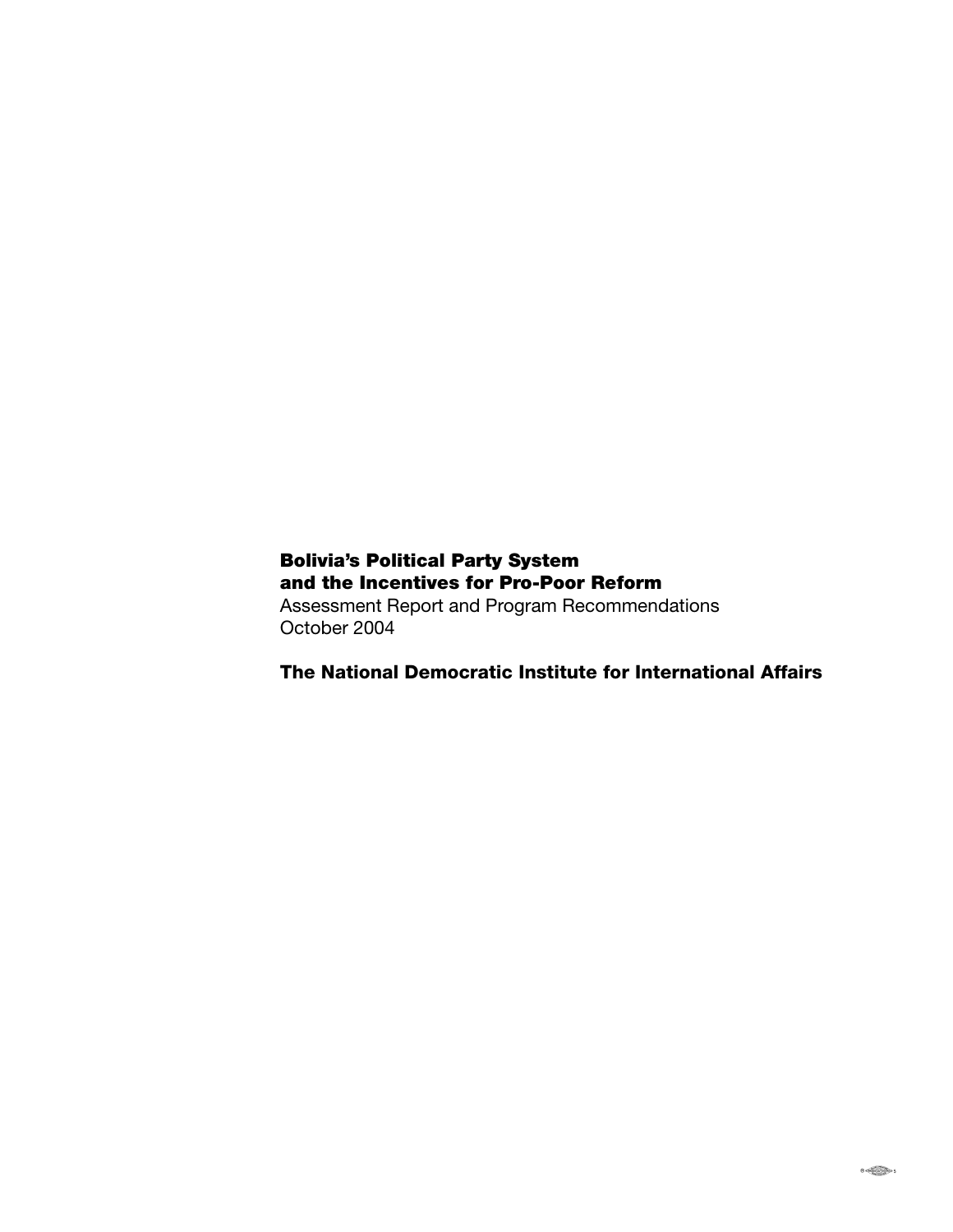#### Acknowledgements

The National Democratic Institute for International Affairs (NDI) is a nonprofit organization working to strengthen and expand democracy worldwide. Calling on a global network of volunteer experts, NDI provides practical assistance to civic and political leaders advancing democratic values, practices and institutions. NDI works with democrats in every region of the world to build political and civic organizations, safeguard elections, and to promote citizen participation, openness and accountability in government.

The British Department for International Development (DFID) is the arm of the UK Government that manages Britain's aid to poor countries and works to eradicate extreme poverty. Its development efforts focus on improving access to health, education, and trade, fighting the spread of HIV & AIDS and other diseases, and ensuring environmental protection. DFID works directly in over 150 countries worldwide and also in partnership with governments, civil society, the private sector and multilateral institutions, including the World Bank, United Nations agencies, and the European Commission.

This report was prepared by NDI with the financial support of DFID. Its findings are based on a combination of in-depth desk and field research, assessment interviews, and NDI program experience with Bolivian political party actors. Assessment interviews took place in May 2004, and a more in-depth series of structured interviews, based on findings from May 2004, were conducted in all of Bolivia's nine departments in August 2004.

This report was written by Alicia Phillips Mandaville, NDI Senior Program Officer for Governance and Poverty Reduction. Comments and revisions were provided by Matt Dippell, NDI Deputy Regional Director for Latin America and the Caribbean, Francisco Herrero, Resident Director Bolivia, and Alison Miranda, NDI Program Officer for Latin America and the Caribbean.

© Copyright National Democratic Institute for International Affairs (NDI) 2005. All rights reserved. Portions of this work may be reproduced and/or translated for non-commercial purposes provided NDI and DFID are acknowledged as the source of the material and are sent copies of any translation.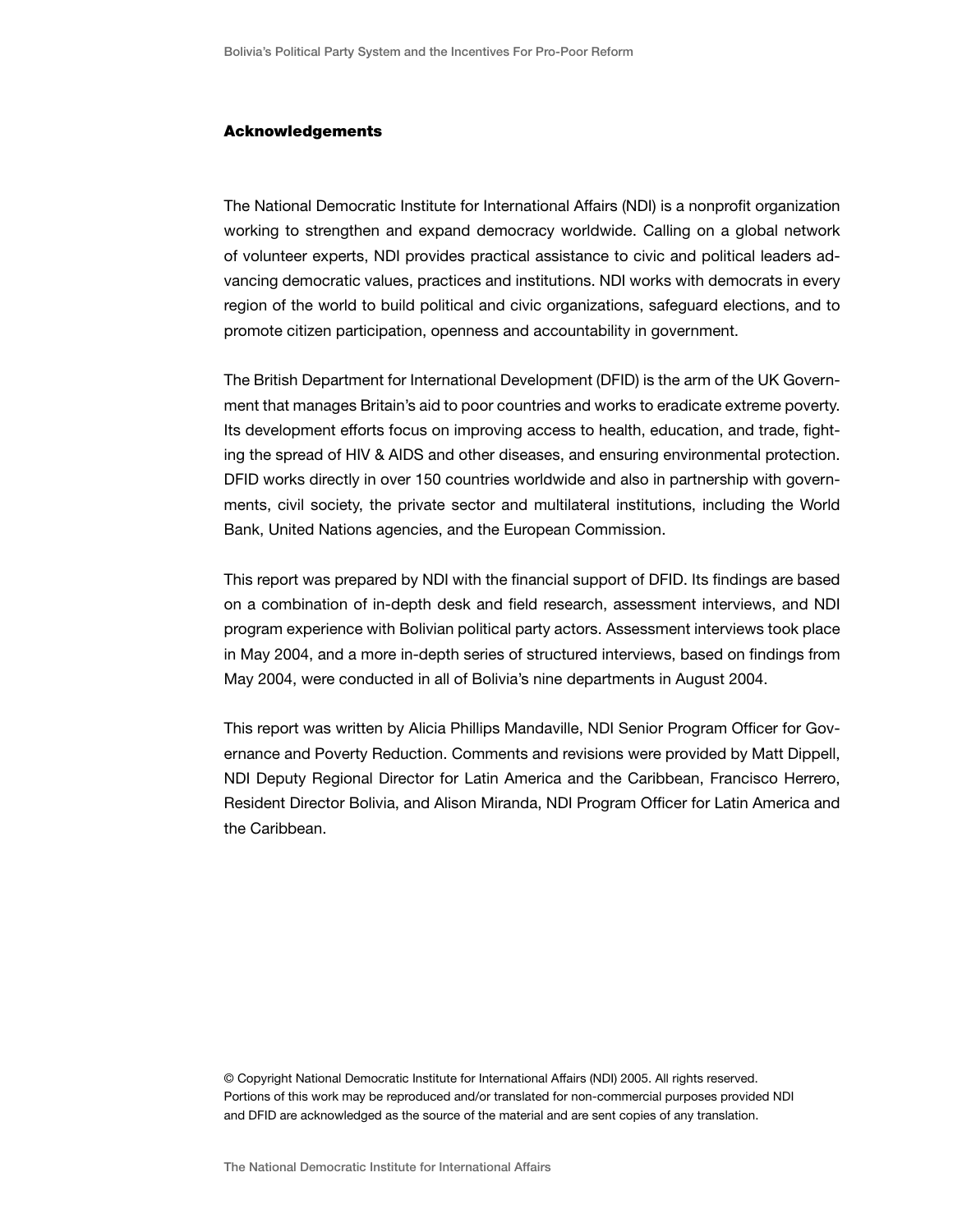## **Table of Contents**

| Section I                                                          |
|--------------------------------------------------------------------|
|                                                                    |
| Section II                                                         |
|                                                                    |
| Section III                                                        |
|                                                                    |
| Section IV                                                         |
| Unpacking Bolivia's Political System and Reform Process 11         |
| Section V                                                          |
| The Impact of the Political System on Reform Policy and Process 27 |
| Section VI                                                         |
| Recommendations for the International Community 33                 |
| Section VII                                                        |
|                                                                    |
|                                                                    |
|                                                                    |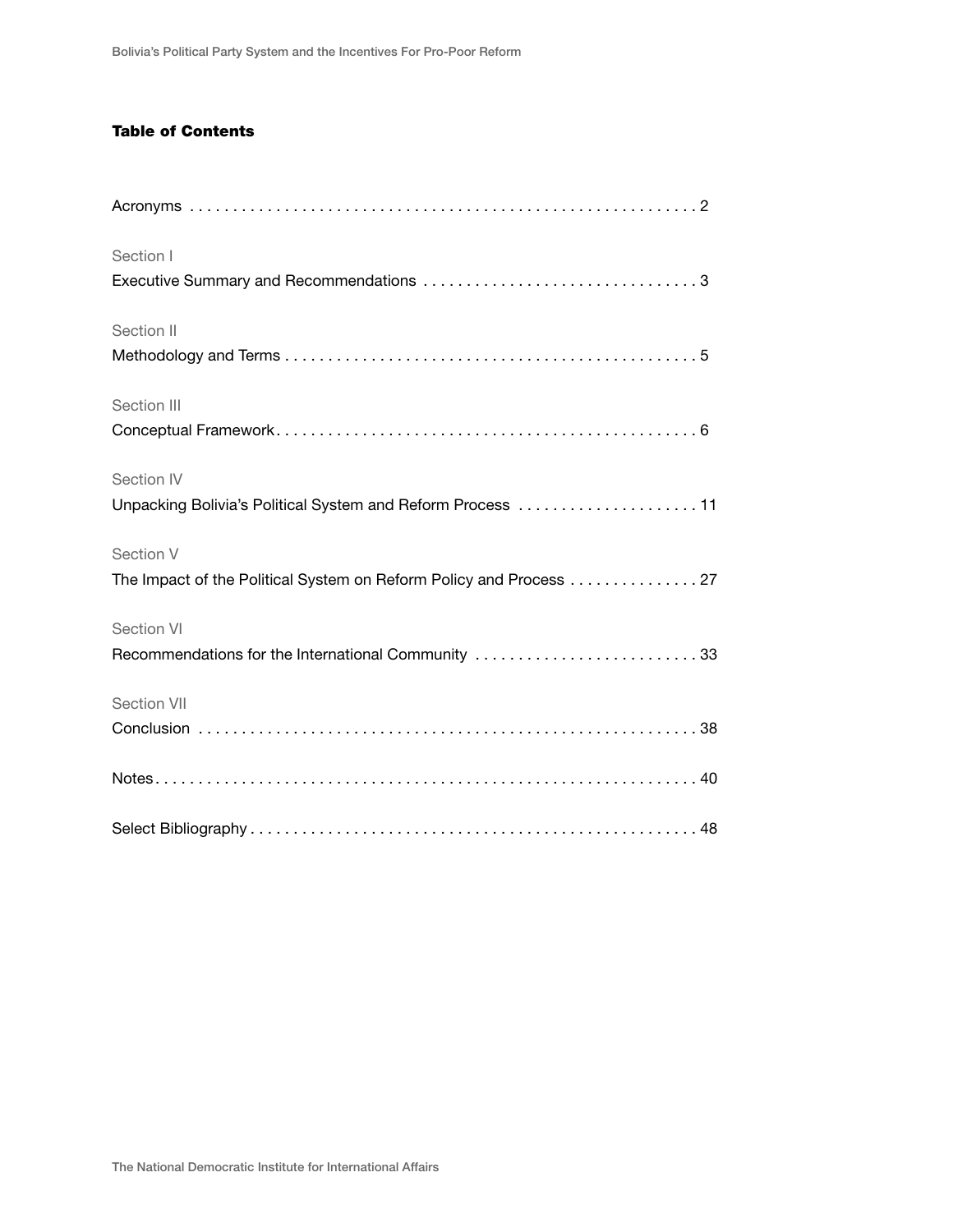## Acronyms

| <b>ADN</b>    | Acción Nacionalista Democrática (Nationalist Democratic Action)                             |
|---------------|---------------------------------------------------------------------------------------------|
| <b>ACOBOL</b> | Acociación de Concejalas de Bolivia<br>(Association of Women Councilors of Bolivia)         |
|               | <b>COMIBOL</b> Corporación Minera de Bolivia (Mining Corporation of Bolivia)                |
| <b>CSUTCB</b> | Confederación Sindical Unica de Trabajadores<br>(Confederation of Bolivian Peasant Workers) |
| <b>DFID</b>   | UK Department for International Development                                                 |
| <b>MAS</b>    | Movimiento al Socialismo (Movement Toward Socialism)                                        |
| <b>MBL</b>    | Movimiento Bolivia Libre (Free Bolivia Movement)                                            |
| <b>MIP</b>    | Movimiento Indigenista Pachakuti<br>(Pachakuti Indigenous Movement)                         |
| <b>MIR</b>    | Movimiento de Izquierda Revolucionario<br>(Movement of the Revolutionary Left)              |
| <b>MNR</b>    | Movimiento Nacionalista Revolucionario<br>(Nationalist Revolutionary Movement)              |
| <b>MRTK</b>   | Movimiento Revolucionario Túpac Katari<br>(Túpac Katari Revolutionary Movement)             |
| <b>MSM</b>    | Movimiento Sin Miedo<br>(Movement Without Fear)                                             |
| NDI           | National Democratic Institute for International Affairs                                     |
| <b>NFR</b>    | Nueva Fuerza Republicana (New Republican Force)                                             |
| <b>NGO</b>    | Non-Governmental Organization                                                               |
| <b>OAS</b>    | Organization of American States                                                             |
| <b>UCS</b>    | Unidad Cívica Solidaridad (Civic Solidarity Union)                                          |
| <b>UNDP</b>   | United Nations Development Programme                                                        |
| <b>USAID</b>  |                                                                                             |

Page 2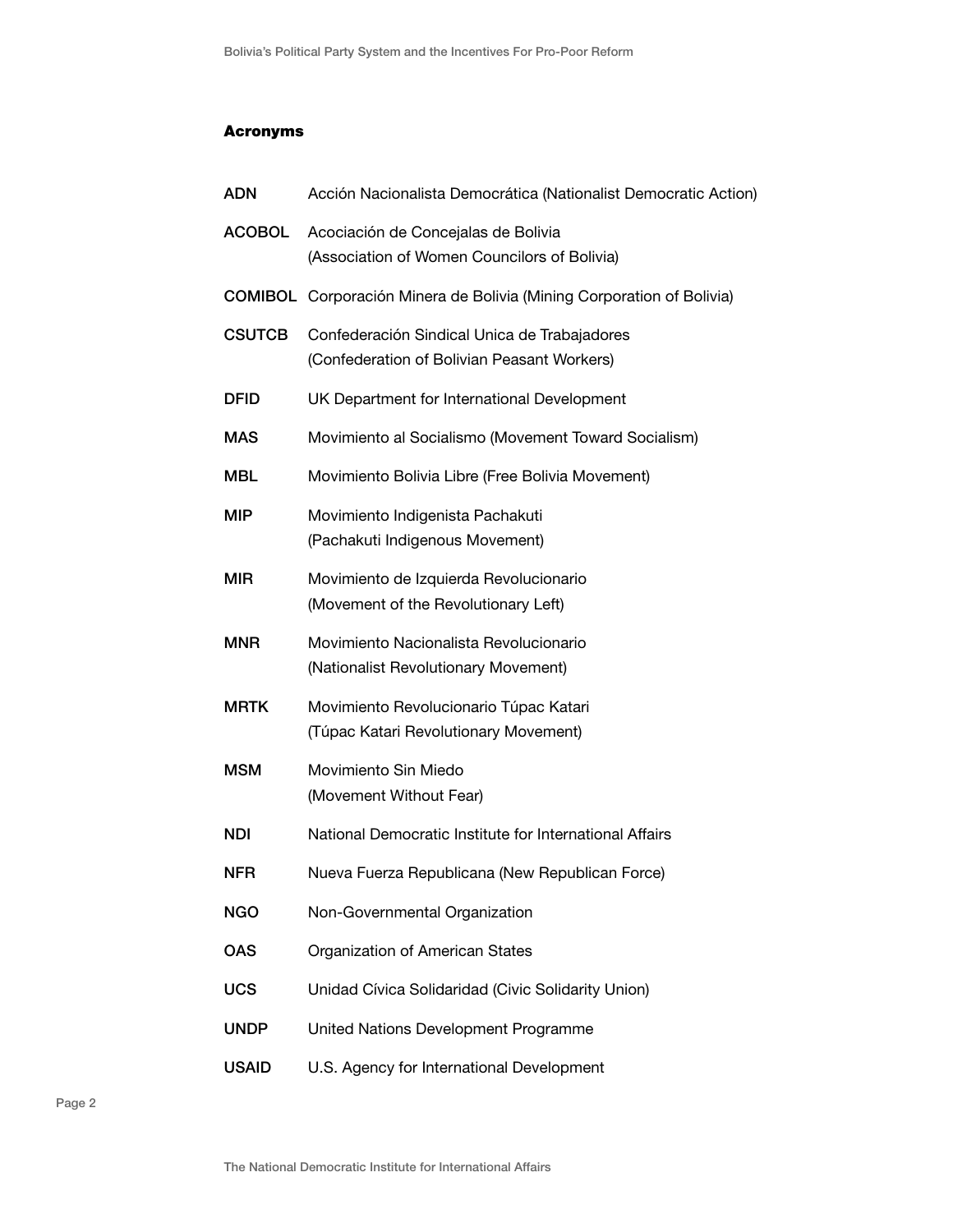### **SECTION I**

### Executive Summary & Recommendations

This report examines the Bolivian political party system in order to highlight incentives and disincentives for advancing pro-poor reform, with an eye to direct budget support. Despite the country's excellent strategic plans, the implementation of major reforms, and a commitment to democracy and capitalism, gross inequality has mired a large part of the population in poverty. Domestic reforms and significant foreign assistance packages have had limited success in promoting economic inclusion. In 2003, Bolivia experienced some of the most violent and politically destabilizing events in recent history. Immediately following the proposal of significant economic reforms, the country exploded into widespread anti-government protests, which led to the deaths of nearly 80 civilians and, ultimately, to the resignation of then-President Gonzalo Sanchez de Lozada. A host of factors contributed to the tensions that motivated the protest and chaos of 2003, but many have wondered how Bolivia's outwardly democratic political system could have enabled technically sound strategic reform and yet produced such intense social unrest.

The explanation is, in part, embedded in the structures, institutions, and behaviors that make up the Bolivian political system. Built on a cartel-like party structure with substantial vested interests, the political system will need to be reformed before poverty reduction efforts will be successful. Beneath Bolivia's democratic institutions, mutually reinforcing networks of wealth, ethnicity, and political authority perpetuate exclusion. Historical experience and ongoing inequality contribute to widespread public dissatisfaction with the political elite, and to general sentiment that the country's political leaders are too self-interested to promote any meaningful reform.

Despite the challenges built into Bolivia's political system, sustainable poverty reduction will ultimately require the constructive involvement of political parties. At present, the parties control nearly all levers of state authority, and will likely continue to do so for some time. As the bodies that coordinate election to public office, they are intimately involved in the decision-making process of every elected and appointed official. As the only official non-state link among all levels of government, parties are also one of the few domestic mechanisms capable of sustaining coordination of policy formulation and implementation.

The need for more effective political management of economic reform in Bolivia is clear; most poorer Bolivians believe that the country's political leaders have been unable and unwilling to correct for years of economic, social, and political exclusion. Although political parties are not opposed to poverty reduction, it appears that there are several strong disincentives for actively pursuing the types of reform needed to achieve sustainable